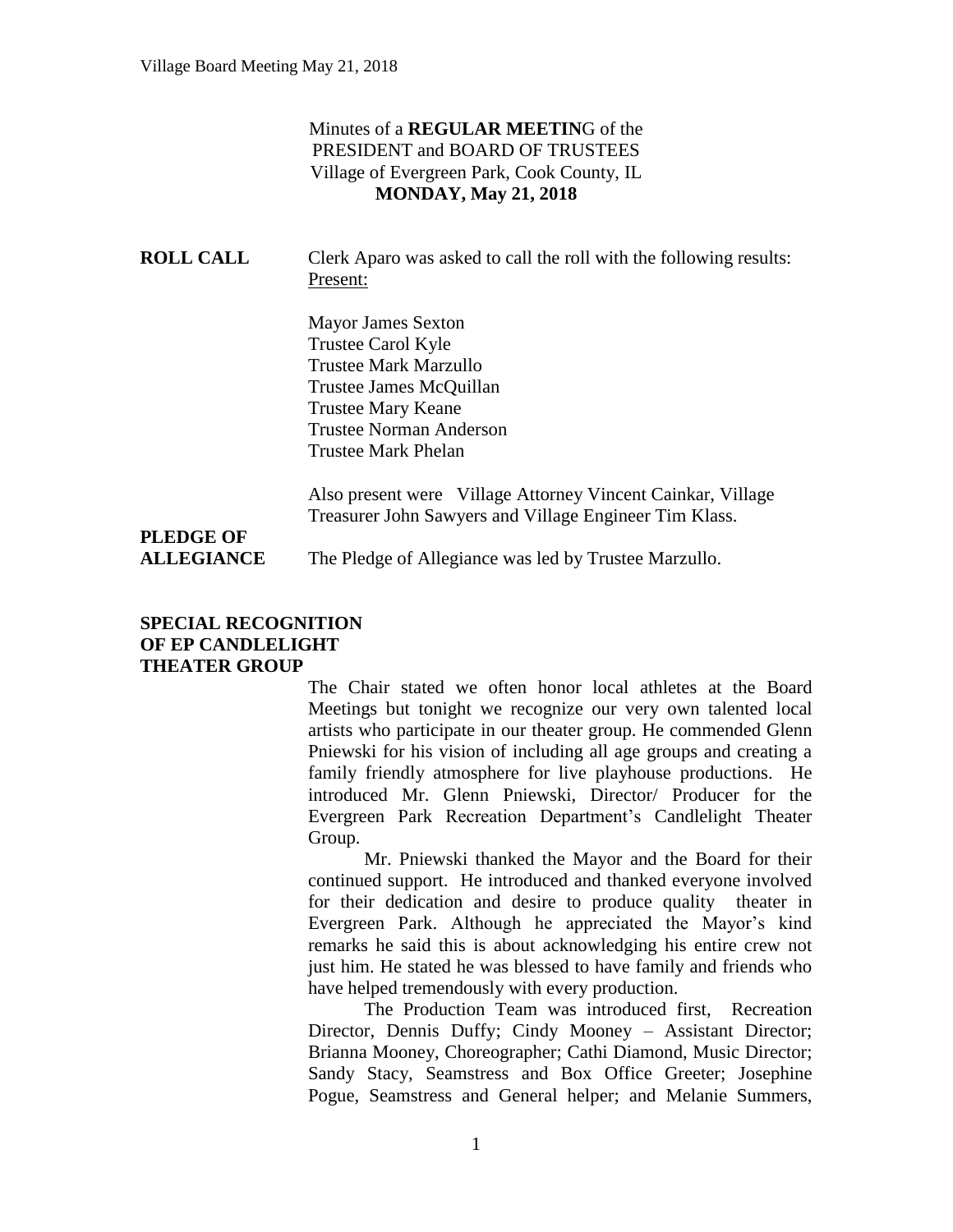Scenic Artist. Performers were introduced; Isabeau Pogue, Julius Fassl, Jessica Fassl, Rosebud Summers, Gianna Pinotti, Shannon and Angie Miller. Mentioned but not present; Richard Pniewski, Co-Director; Russell Pogue, Carpenter and Technician; Tim Broniec, Handyman and House Manager; and Jill Linn and Karen Sexton, Box Office Sales at Community Center.

Glenn also gave a special thanks to the Evergreen Park business benefactors; Kevin and Sons Roofing, Berkshire Hathaway Biros Real Estate, Evergreen Bank Group, Rosangela's Pizza and M.E.P. Exterminating. The entire audience and the Board gave them a hearty round of appreciative applause.

**OPEN PUBLIC**

**FORUM** The Chair made the following announcements:

- 1. Special birthday wishes to longtime resident, Dick Carparelli on his  $101<sup>st</sup>$  birthday.
- 2. Meijer's has partnered with the Village Food Pantry for a Simply Give Campaign which runs now through Sunday, June 17, 2018. Purchase a \$10.00 Meijer Simply Give donation card, which is then converted to a Meijer food gift card. Double Match Day is Friday, June 1, 2018. Meijer will double match every \$10.00 donation. Visit [www.meijercommunity.com](http://www.meijercommunity.com/) for more details.
- 3. The Chair gave an update on Waste Management Volume Report. January through April recycling was at 2147.53 tons and Recycling at 503.81 tons. Recycling is considerably higher since beginning the weekly pickup.
- 4. CSX Railroad will have a full closure at  $95<sup>th</sup>$  & Troy beginning May 28, 2018 until June 8, 2018. Alternate routes are suggested and detour signs will be posted.
- 5. The American Legion will host a Remembrance ceremony at 10:00 a.m. on Memorial Day, May 28, 2018.
- 6. The Village Hall will be closed in observance of Memorial Day on Monday, May 28, 2018. Normal hours resume on Tuesday, May 29, 2018.
- 7. The golf driving range is open at the 50 acre park. Check the website for spring hours
- 8. Farmer's Market has begun and runs every Thursday from now until October.
- 9. Animal Licenses are due by May 31, 2018. Penalty applies on June 1, 2018.
- 10. On Wednesday, June 13, 2018 the Evergreen Park Fire Department hosts the  $5<sup>th</sup>$  Annual Senior Health Fair from 10:00 am to 2:00 pm at the Fire House, 9000 S. Kedzie. Free Health screening, fun activities and helpful information for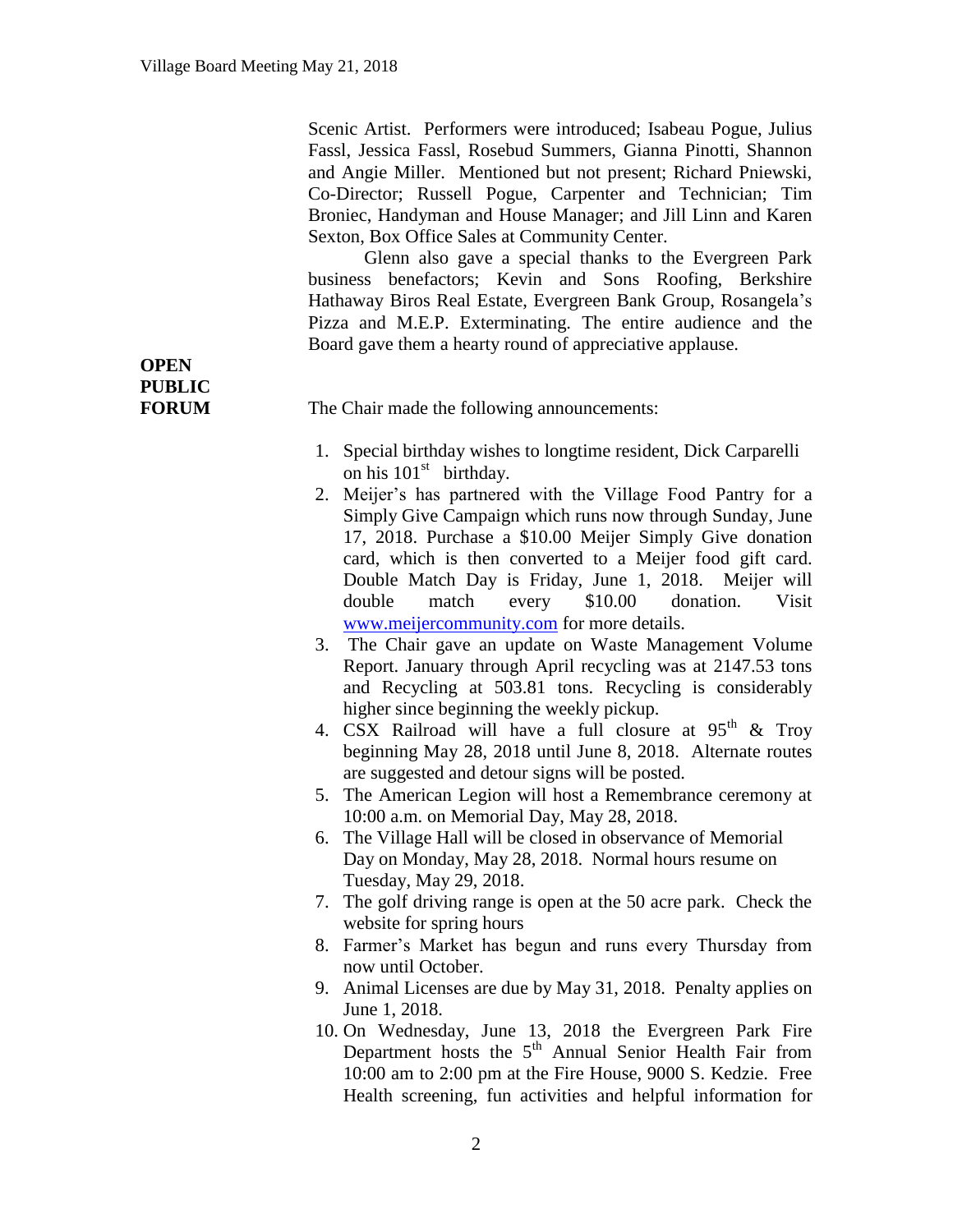seniors will be available. This event is open to community seniors and their care givers.

- 11. Summer movies in the Park co-sponsored by the Evergreen Park Stallions; on Friday, June 22, 2018 -9:00 p.m. at 50 Acre Park, 91<sup>st</sup> and California. Featured movie is "A League of Their Own". This event is subject to cancellation if weather in inclement.
- 12. Summer concerts begin June 3, 2018 at Klein Park located at  $97<sup>th</sup>$  & Homan. Encore band performs from 6:00 p.m. to 8:00 pm. This free concert features 60 local musicians performing a wide variety of music from the classics to Broadway hits.
- 13. The 30th Annual Day in the Park is Saturday, June 30, 2018, 11:30 a.m. – 9:00 pm. This event has been moved to Yukich Fields,  $91<sup>st</sup>$  & Kedzie due to the renovation of the Community Center.
- 14. The  $50<sup>th</sup>$  Annual Independence Day Parade is Tuesday, July 3, 2018 at 6:30 p.m. Fireworks at dusk at Duffy Park 92<sup>nd</sup> and Millard. Rain date for fireworks is Friday July 6, 2018.
- 15. Trustee Phelan thanked the EP Post Office for their recent food drive donations to the Pantry. They were greatly needed and appreciated.

| <b>OPEN PUBLIC</b>              |                                                                                                                                                                                                                                                                                                                 |
|---------------------------------|-----------------------------------------------------------------------------------------------------------------------------------------------------------------------------------------------------------------------------------------------------------------------------------------------------------------|
| <b>AUDIENCE</b>                 | Mr. Pete Zic, 9200 Block of Albany, questioned why the tracks at<br>$91st/Rockwell$ are not being done before the $95th$ Street tracks. The<br>Chair responded the CSX does routine maintenance on all the<br>tracks and they decide the order of repairs.                                                      |
|                                 | Virginia Wrobel, Senior Council thanked the Mayor and all the<br>Village departments who helped make the recent Village wide<br>garage sale a fantastic event.                                                                                                                                                  |
|                                 | Rev. Elder J. Pughsley, 3800 Block of 96 <sup>th</sup> Street, explained a vigil<br>was held yesterday for a missing infant. Reports were taken that<br>the baby Royalty and her mother were seen in the area. He is also<br>interested in starting a community choir involving the entire<br>Chicagoland area. |
|                                 | Helen Cuprisin, 9200 Block of St. Louis, questioned the reported<br>numbers on the tonnage reported by the Mayor. The Mayor stated<br>the pick-up for April was 555.9 tons of refuse, 125.1 tons of<br>recycling and 102.7 tons of yard waste.                                                                  |
| <b>REGULAR</b><br><b>AGENDA</b> | Motion by Trustee Phelan second by Trustee Anderson, to waive<br>reading of the minutes of the May $7st$ , 2018 Regular Meeting of the                                                                                                                                                                          |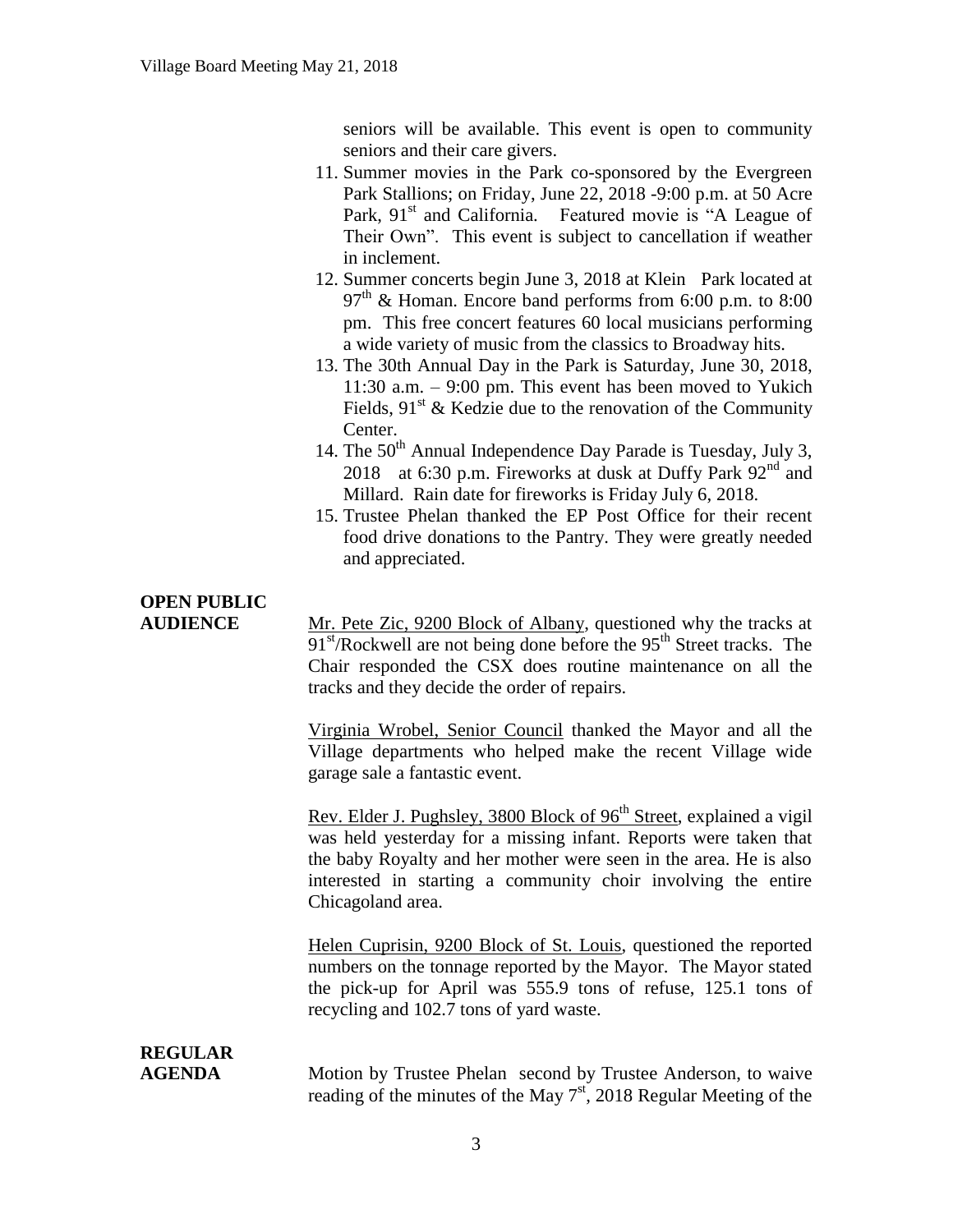President and Board of Trustees and approved as presented was passed by unanimous voice vote and so ordered by the Chair.

#### **RESOLUTION**

**NO. 14-2018** Motion by Trustee Marzullo second by Trustee McQuillan, to approve **Resolution NO. 14-2018** with expenditures of the General Corporate Fund of \$ 265,261.03 and Water Management Fund  $$ 219,736.52$  and the 95<sup>th</sup> Street TIF Fund, \$4,331.40 and the Capital Improvement Fund, \$ 7,126.88 and Street Bond Fund, \$22,040.00 for a total of \$ 518,495.83. Upon roll call, voting YES: Trustees Kyle, Marzullo, McQuillan, Keane, Anderson, and Phelan; voting NO: NONE. The motion was passed and so ordered by the Chair.

#### **VILLAGE TREASURER'S REPORT**

Motion by Trustee Phelan second by Trustee Marzullo to accept for file and information the Village Treasurer's report for **April 2018** in the amount of \$ 5,715,874.01 in the general fund and in the Sewer and Water Fund, \$4,230,811.68. The motion was passed by unanimous voice vote and so ordered by the Chair.

### **BUSINESS**

**CERTIFICATES** Motion by Trustee Kyle second by Trustee McQuillan to accept the application for Business Regulation Certificate and License for **STARBUCKS** to operate a retail café/coffee located at 9564 S. Western Avenue. Upon roll call voting YES: Trustees Marzullo, McQuillan, Keane, Anderson, Phelan and Kyle; voting NO: NONE. The motion was passed and so ordered by the Chair.

> Motion by Trustee Kyle second by Trustee McQuillan, to approve the application for Business Regulation Certificate and License for **CRAVINGS to** conduct a retail space for fast food, ice cream and limited snacks located at 9856 S. Kedzie Avenue. This is the former owner and former location of Baskin – Robbins. Upon roll call voting YES: Trustees McQuillan, Keane, Anderson, Phelan, Kyle and Marzullo; voting NO: NONE. The motion was passed and so ordered by the Chair.

#### **2018-2019**

**APPOINTMENTS** Motion by Trustee Kyle second by Trustee Marzullo to approve the 2018-2019 one year appointments to Boards and Commissions as recommended by the Mayor and to approve Special Police Officers and Auxiliary Police Officers as recommended by Police Chief Saunders.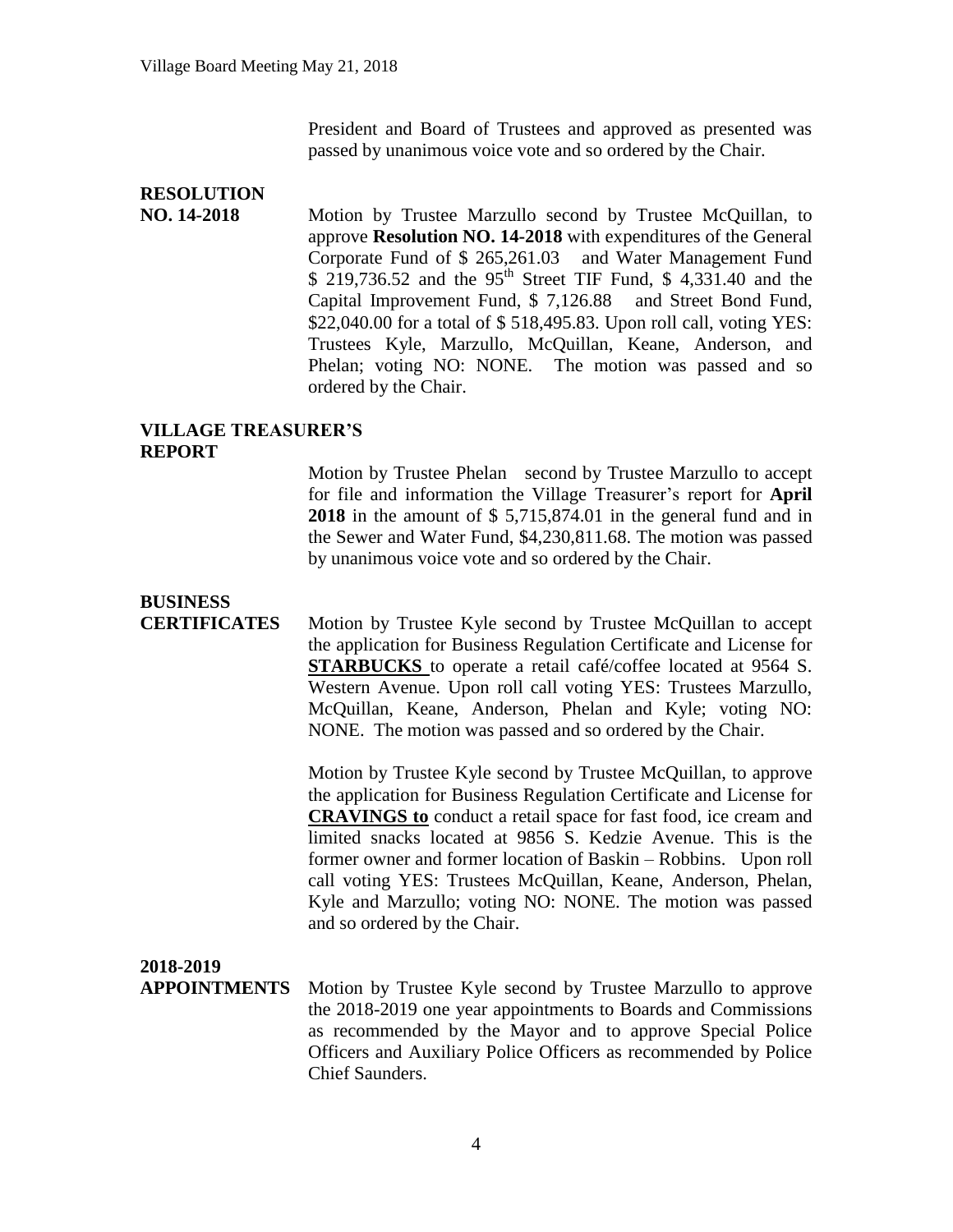Clerk Aparo read the list of appointments. Mayor Sexton thanked all those who serve the Village on a daily basis for a wonderful job. Upon roll call voting YES: Trustees Keane, Anderson, Phelan, Kyle, Marzullo and McQuillan; voting NO: NONE. The motion was passed and so ordered by the Chair.

## **ORDINANCE**

**NO.14-2018** Motion by Trustee McQuillan second by Trustee Anderson to approve **ORDINANCE NO. 14-2018, " AN ORDINANCE OF THE VILLAGE OF EVERGREEN PARK CHANGING SECTION 11-261, MAXIMUM PRIZES, PRICES; DURATION, OF ARTICLE VII, RAFFLES, OF THE VILLAGE OF EVERGREEN PARK MUNICIPAL CODE."** The Chair noted the changes are to accommodate the Queen of Hearts raffles being run by many local churches. Upon roll call voting YES: Trustees Anderson, Phelan, Kyle, Marzullo, McQuillan and Keane; voting NO: NONE. The motion was passed and so ordered by the Chair.

#### **PROCLAMATION FOR FR. ADAMICH 70 YR. ANNIVERSARIES**

Motion by Trustee Phelan second by Trustee Marzullo to approve the Proclamation Honoring Father "Al" Albert Adamich on his  $70<sup>th</sup>$  Anniversary in the Priesthood and his  $96<sup>th</sup>$  Birthday. The Chair stated it was his honor to present this proclamation to Fr. Al yesterday after Mass. Trustee Phelan added he has worked at with Father Al and cannot comprehend how many marriages, masses and baptisms he has performed over the past 70 years. He stated Fr. Al is a very humble man and a wonderful priest. Upon roll call voting YES: Trustees Phelan, Kyle, Marzullo, McQuillan, Keane, and Anderson; voting NO: NONE. The motion was passed and so ordered by the Chair.

#### **EPPD STUDENT INTERNSHIP**

Motion by Trustee Phelan second by Trustee Kean to approve Police Chief Saunders request to designate Thomas Healy as the intern for the Evergreen Park Police Department's College Student Internship program. Upon roll call voting YES: Trustees Kyle, Marzullo, McQuillan, Keane, Anderson and Phelan; voting NO: NONE. The Motion was passed and so ordered by the Chair.

## **ENGINEER'S**

**REPORT** The Engineer had no report.

## **ATTORNEY'S**

**REPORT** The Attorney had no report.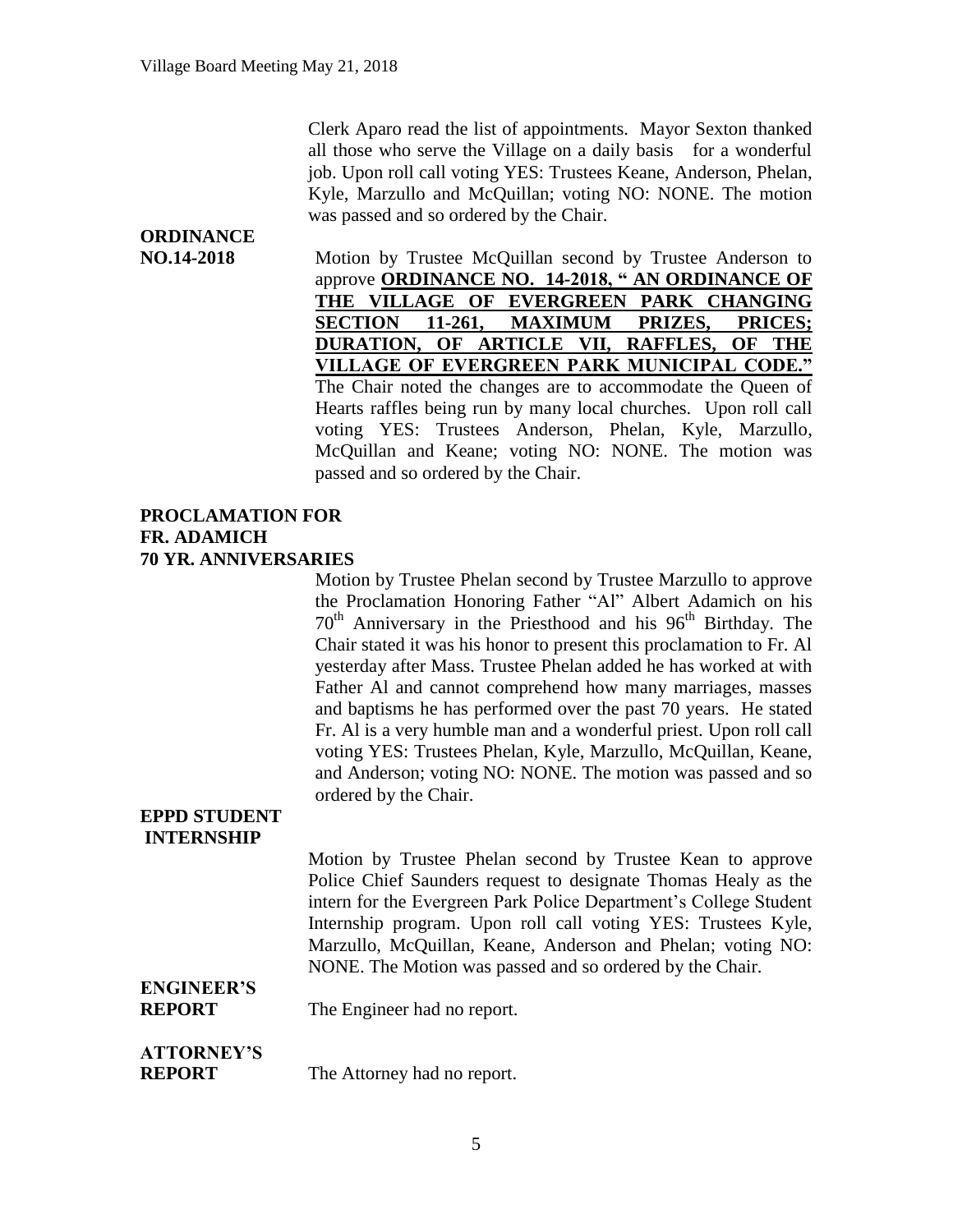**BIDS** Motion by Trustee Kyle second by Trustee McQuillan to approve PW Director Lorenz's request to award the bid for the 2018 Sanitary Sewer Lining Project to the low bidder of Insituform Technologies USA in the amount of \$277,030.80. Upon roll call voting YES: Trustees, Marzullo, McQuillan, Keane, Anderson, Phelan and Kyle; voting NO: NONE. The Motion was passed and so ordered by the Chair.

> Motion by Trustee Phelan second by Trustee McQuillan to approve the PW Director Lorenz's request to award the low bidder of Insituform Technologies USA, in the amount of \$191,923.50 for the CDBG 2017 Project #1707-009. Upon roll call voting YES: Trustees, McQuillan, Keane, Anderson, Phelan, Kyle and Marzullo; voting NO: NONE. The Motion was passed and so ordered by the Chair.

> Motion by Trustee Phelan second by Trustee Kyle to purchase the material for the artificial turf and padding for the Duffy Park Challenge course from Forever Lawn Chicago in the amount of \$ 33,411.80. Initially, a bid price of \$76,060 was received from this company to do the work. The Public Works Department will install it with technical support provided by Forever Lawn. This will result in savings to the Village of \$43,000.00. Upon roll call voting YES: Trustees, Keane, Anderson, Phelan, Kyle, Marzullo and McQuillan; voting NO: NONE. The Motion was passed and so ordered by the Chair.

> Motion by Trustee Kyle second by Trustee Marzullo to approve the PW Director's request to solicit requests for proposals (RFP's) of additional work to the project for 2018 Fiber Run Phase III. The request is for additional fiber runs required from the Community Center. Upon roll call voting YES: Trustees, Anderson, Phelan, Kyle, Marzullo, McQuillan and Keane; voting NO: NONE. The Motion was passed and so ordered by the Chair.

**MISC.** The Chair stated a payout of \$ 158,962.50 was made to Henry Brothers Company for work performed at on the Community Center project. NO ACTION REQUIRED. NO VOTE TAKEN. INFORMATION ONLY.

> The Chair stated a payout was made to Crag A. Podalak Architects in the amount of \$ 3,184.00 for work performed on the Community Center project. NO ACTION REQUIRED. NO VOTE TAKEN. INFORMATION ONLY.

> > 6